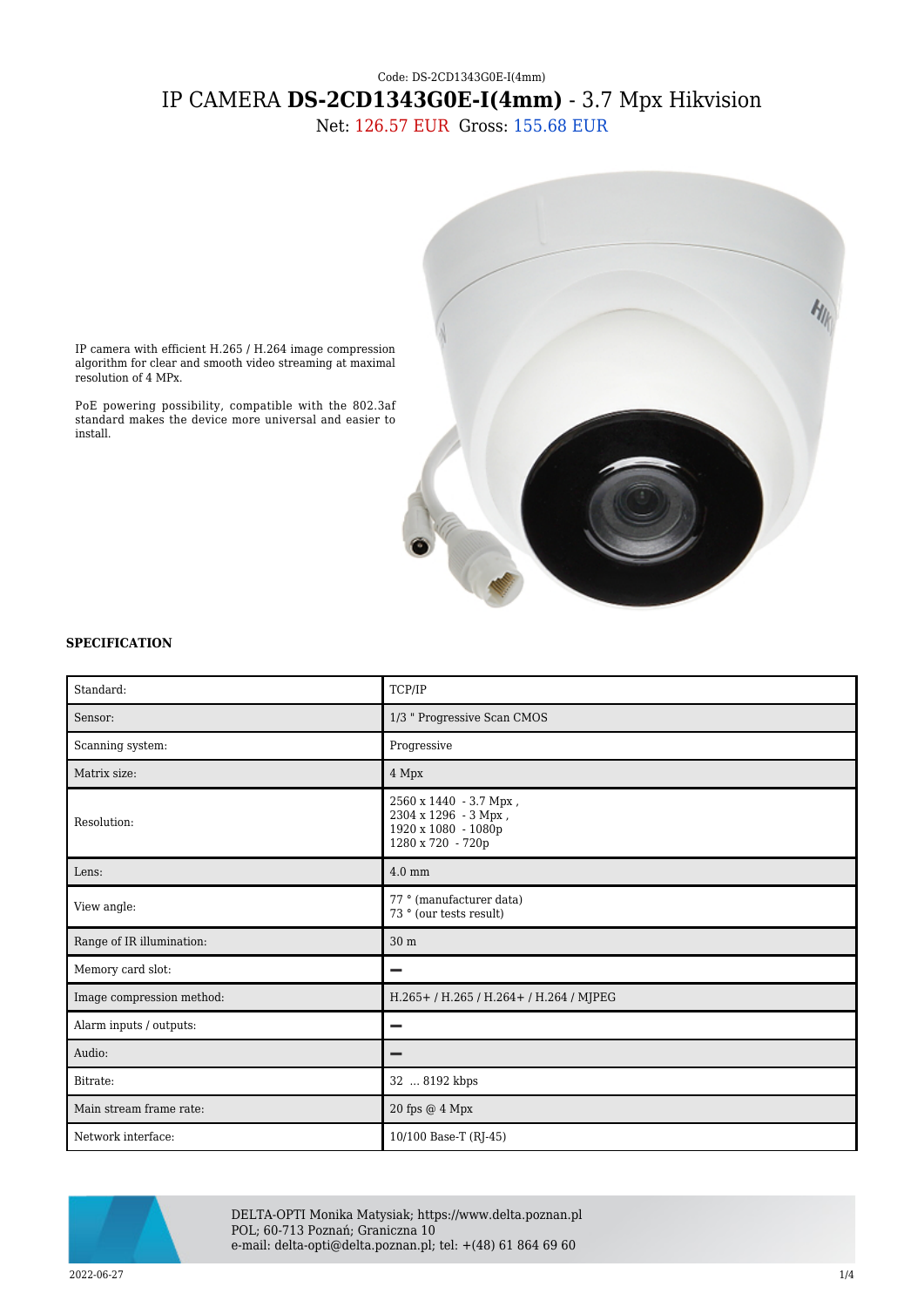| Network protocols:             | TCP/IP, ICMP, HTTP, HTTPS, FTP, DHCP, DNS, DDNS, RTP, RTSP, NTP, UPnP,<br>SMTP, IGMP, IEEE 802.1x, QoS, IPv6, UDP, Bonjour                                                                                                                                                                                                                                                                                                                                                                                                                                                                                                     |
|--------------------------------|--------------------------------------------------------------------------------------------------------------------------------------------------------------------------------------------------------------------------------------------------------------------------------------------------------------------------------------------------------------------------------------------------------------------------------------------------------------------------------------------------------------------------------------------------------------------------------------------------------------------------------|
| <b>WEB</b> Server:             | Built-in                                                                                                                                                                                                                                                                                                                                                                                                                                                                                                                                                                                                                       |
| Max. number of on-line users:  | $\sqrt{6}$                                                                                                                                                                                                                                                                                                                                                                                                                                                                                                                                                                                                                     |
| ONVIF:                         | 18.12                                                                                                                                                                                                                                                                                                                                                                                                                                                                                                                                                                                                                          |
| Main features:                 | • 3D-DNR - Digital Noise Reduction<br>• D-WDR - Wide Dynamic Range<br>• EXIR - high-efficiency infrared LEDs technology, which evenly covers the whole<br>plan of both central vantage points of the scene as well as the corners<br>• ROI - improve the quality of selected parts of image<br>• Anti-Flicker - The technology eliminates the tiring eyes flickering image effect<br>• BLC/HLC - Back Light / High Light Compensation<br>• Possibility to change the resolution, quality and bit rate<br>• Motion Detection<br>• Configurable Privacy Zones<br>• Mirror - Mirror image<br>• Sharpness - sharper image outlines |
| Mobile phones support:         | Port no.: 8000 or access by a cloud (P2P)<br>• Android: Free application <i>iVMS-4500</i> or <i>Hik-Connect</i><br>• iOS (iPhone): Free application <i>iVMS-4500</i> or <i>Hik-Connect</i>                                                                                                                                                                                                                                                                                                                                                                                                                                     |
| Default IP address:            | 192.168.1.64                                                                                                                                                                                                                                                                                                                                                                                                                                                                                                                                                                                                                   |
| Default admin user / password: | admin / -<br>The administrator password should be set at the first start                                                                                                                                                                                                                                                                                                                                                                                                                                                                                                                                                       |
| Web browser access ports:      | 80                                                                                                                                                                                                                                                                                                                                                                                                                                                                                                                                                                                                                             |
| PC client access ports:        | Port no.: 8000 or access by a cloud (P2P) - iVMS-4200 application                                                                                                                                                                                                                                                                                                                                                                                                                                                                                                                                                              |
| Mobile client access ports:    | 8000                                                                                                                                                                                                                                                                                                                                                                                                                                                                                                                                                                                                                           |
| Port ONVIF:                    | 80                                                                                                                                                                                                                                                                                                                                                                                                                                                                                                                                                                                                                             |
| RTSP URL:                      | • Main stream<br>rtsp://user.password@192.168.1.64:554/Streaming/Channels/101/<br>• Sub stream<br>rtsp://user.password@192.168.1.64:554/Streaming/Channels/102/                                                                                                                                                                                                                                                                                                                                                                                                                                                                |
| Power supply:                  | • PoE $(802.3af)$ ,<br>• 12 V DC / 330 mA                                                                                                                                                                                                                                                                                                                                                                                                                                                                                                                                                                                      |
| Power consumption:             | $\leq$ 5 W @ PoE<br>$\leq 4$ W @ 12 V DC                                                                                                                                                                                                                                                                                                                                                                                                                                                                                                                                                                                       |
| Housing:                       | Dome, Aluminum + Plastic                                                                                                                                                                                                                                                                                                                                                                                                                                                                                                                                                                                                       |
| Color:                         | White                                                                                                                                                                                                                                                                                                                                                                                                                                                                                                                                                                                                                          |
| "Index of Protection":         | IP67                                                                                                                                                                                                                                                                                                                                                                                                                                                                                                                                                                                                                           |
| Vandal-proof:                  | -                                                                                                                                                                                                                                                                                                                                                                                                                                                                                                                                                                                                                              |
| Operation temp:                | $-30 °C  60 °C$                                                                                                                                                                                                                                                                                                                                                                                                                                                                                                                                                                                                                |
| Weight:                        | $0.36$ kg                                                                                                                                                                                                                                                                                                                                                                                                                                                                                                                                                                                                                      |
| Dimensions:                    | Ø 110 x 93 mm                                                                                                                                                                                                                                                                                                                                                                                                                                                                                                                                                                                                                  |
| Supported languages:           | English, Ukrainian                                                                                                                                                                                                                                                                                                                                                                                                                                                                                                                                                                                                             |
| Manufacturer / Brand:          | Hikvision                                                                                                                                                                                                                                                                                                                                                                                                                                                                                                                                                                                                                      |
| <b>SAP Code:</b>               | 311310146                                                                                                                                                                                                                                                                                                                                                                                                                                                                                                                                                                                                                      |
| Guarantee:                     | 3 years                                                                                                                                                                                                                                                                                                                                                                                                                                                                                                                                                                                                                        |

## **PRESENTATION**

Camera is out from clamping ring:



DELTA-OPTI Monika Matysiak; https://www.delta.poznan.pl POL; 60-713 Poznań; Graniczna 10 e-mail: delta-opti@delta.poznan.pl; tel: +(48) 61 864 69 60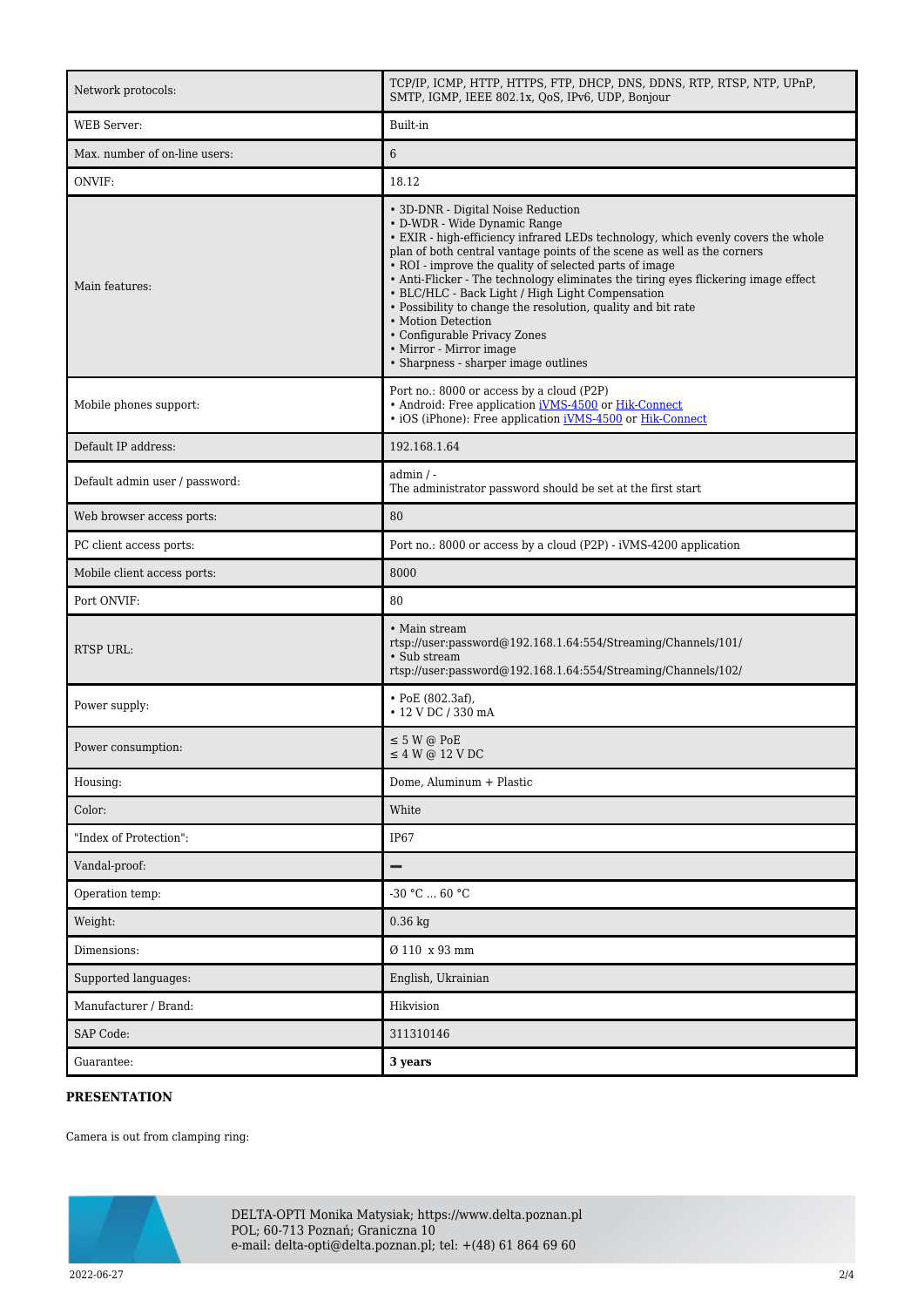

Mounting side view:



Camera dimensions:



In the kit:



DELTA-OPTI Monika Matysiak; https://www.delta.poznan.pl POL; 60-713 Poznań; Graniczna 10 e-mail: delta-opti@delta.poznan.pl; tel: +(48) 61 864 69 60

2022-06-27 3/4